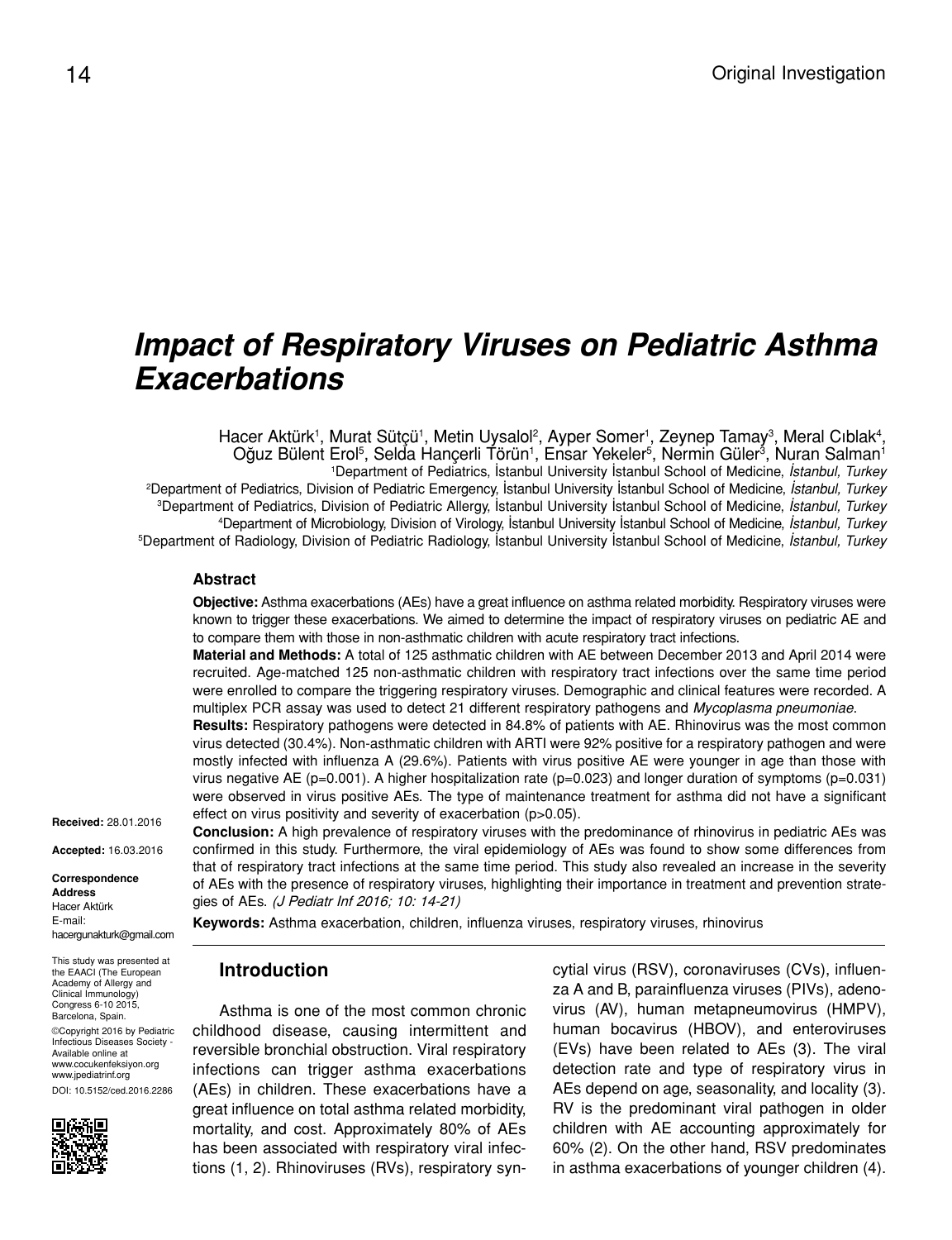Surprisingly, *Mycoplasma pneumonia* was not found to be a frequent trigger of acute asthma in children despite the frequent use of macrolides in AEs (5).

Because the prevalence and spectrum of viral infections may greatly vary depending on seasonality and locality, epidemiological data regarding the association of viral respiratory infections and AEs in our region would help in the accumulation of data on this issue. Furthermore, information regarding clinical differences of viral triggered AEs may give new perspectives on the prevention and treatment of these AEs. The difference of viral epidemiology of AEs and that of respiratory tract infections in nonasthmatic children is not extensively studied, which may confirm the specific role of some viruses in triggering AEs. Hence, this study was planned to determine the role of different viruses in precipitating AEs in Istanbul, to define the clinical differences of viral triggered AEs, and to compare viral etiology of AEs with that of respiratory tract infections in children without asthma over the same time period.

# **Material and Methods**

**Study population and design:** This is a prospective descriptive study conducted in the pediatric emergency room of a tertiary university hospital. Study population consisted of 125 children with physician diagnosed asthma aged 2–18 years, who were admitted to the emergency room with AE between December 2013 and April 2014. Children <2 years of age were not included even if they had a history of three or more episodes of wheezing attacks relieved by bronchodilators to rule out the confounding factors due to differential diagnosis. Agematched 125 peers without known asthma or current wheezing who were admitted to the emergency room with sign and symptoms of acute respiratory tract infection over the same time period were also recruited in the study to compare viral etiologies of AEs and acute respiratory tract infections in non-asthmatic children. Asthma was excluded in these children by questioning their medical history regarding clinical features, which defines asthma. Sex and age-matched children without asthma were recruited within 3 days of a child with asthma entering the study.

Demographic features, acute symptoms, and physical examination on admission were recorded on a standardized data collection sheet. Detailed medical history regarding asthma were taken in asthmatic children. Results of the skin prick allergy tests were obtained from medical records. The severity of AEs was classified according to the Global Initiative for Asthma guidelines (6, 7). Hemogram with differentials, C reactive protein (CRP), and chest X-ray were obtained if ordered by the

physician dealing with the patient in the emergency room. Chest X-rays were evaluated by a radiologist blinded to the group of the patient and result of the viral detection. Need for hospital admission (to pediatric wards or to pediatric intensive care unit) was recorded. All patients were followed up via phone calls after discharge until they were free of symptoms regarding the current exacerbation and/ or respiratory infection.

This study was approved by the Ethics Committee of İstanbul School of Medicine İstanbul University with the number 2013/1845. Informed consents were obtained from the parents/patients before participation.

**Definitions:** Asthma was defined as a history of at least three episodes of wheeze and/or dyspnea, which clinically improved with the use of  $\beta_2$  agonists.

Asthma exacerbation was defined as signs and symptoms like cough, dyspnea, chest tightness, or wheezing, which required admission to the emergency department and nebulized bronchodilators to relieve previously diagnosed asthmatic children (8).

The asthma control level of asthmatic patients was determined by questioning daytime symptoms, limitation of activities, nocturnal symptoms, and need for reliever/ rescue treatment in the past 4 weeks according to the criteria previously defined in the Global Initiative for Asthma (GINA) guidelines (6, 7).

Non-asthmatic children with respiratory tract infections were diagnosed based on clinical and radiological findings (9). Bronchiolitis was defined as the presence of tachypnea, dyspnea, and wheezing in younger children, frequently seen with air trapping on chest X-ray. Acute bronchitis was characterized by productive cough and variable rhonchi on auscultation without a consolidation on chest X-ray. Pneumonia was confirmed when patient showed symptoms of lower respiratory tract infections together with rales on auscultation and consolidation on chest X-ray.

**Nasopharyngeal sample collection and virus analysis:** On the admission day to the emergency room, nasopharyngeal samples were collected by inserting the cotton swab in both nostrils till the nasopharynx and turning it around 360°. All specimens were obtained without administering any solution into the nostrils. The cotton swabs were maintained in the transport medium containing tubes (Virocult, Medical Wire & Equipment, UK). Samples were transported to the virology laboratory immediately during the working hours and analysis was performed on the same day. If the sample was not taken during working hours, it was kept at room temperature for a maximum of 24 h before transporting to the laboratory. In the virology laboratory, EZ1 Virus mini kit V2.0 (Catalog number: 955134, Qiagen, Germany) was used for total nucleic acid extraction in accordance with the manufacturer's instructions. Real-time polymerase chain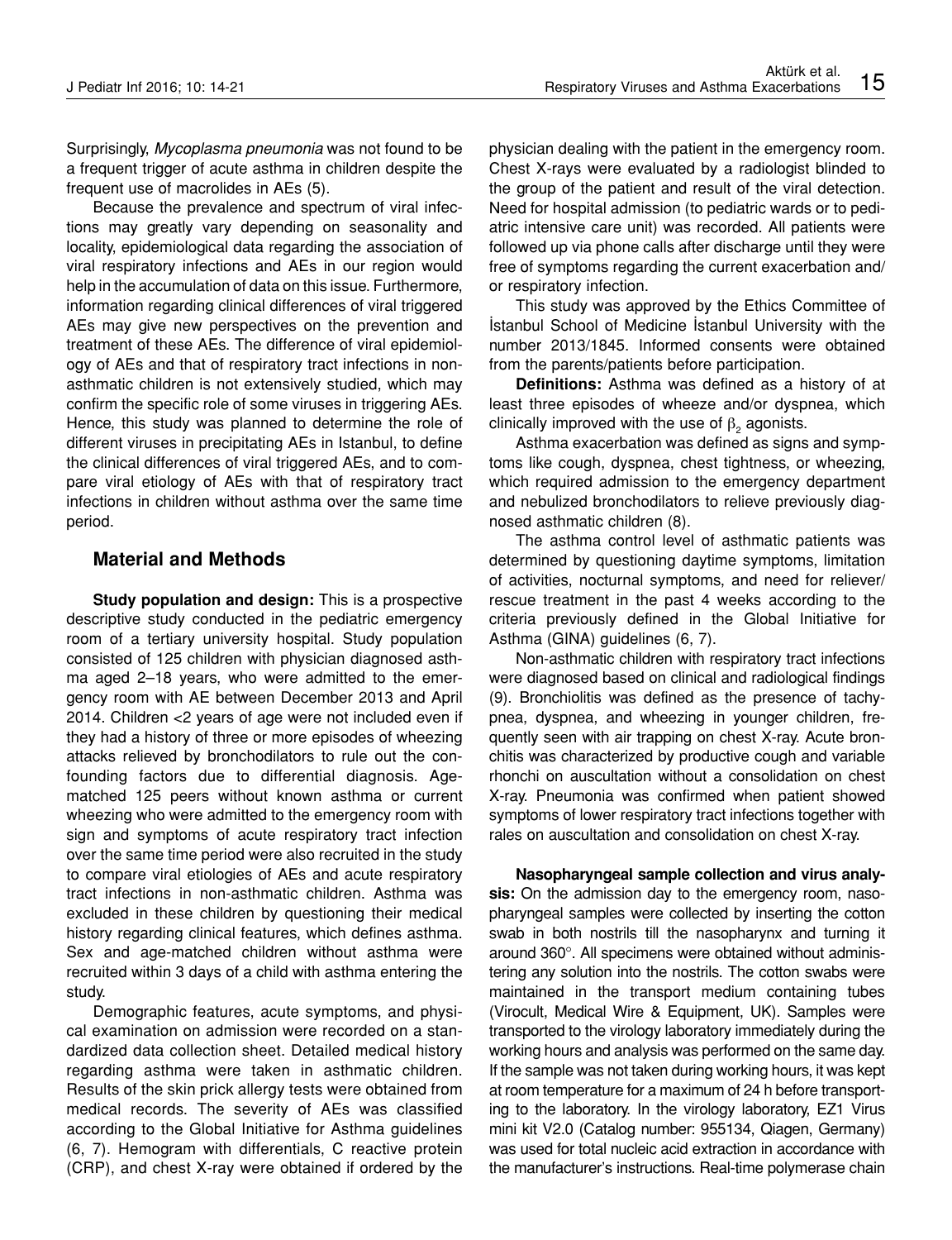reaction (RT-PCR)-based multiplex FTD® Respiratory Pathogens 21 kit (Fast-track diagnostics Ltd. Malta) was used for the detection of respiratory pathogens on RotorGene Q platform (Qiagen, Germany). The kit is able to detect the following 21 respiratory pathogens[: influenza A and B;](http://www.fast-trackdiagnostics.com/products/5/ftd_respiratory_pathogens_21/) [H1N1; RV; CV, NL63, 229E, OC43, HKU1; parainfluenza 1,](http://www.fast-trackdiagnostics.com/products/5/ftd_respiratory_pathogens_21/) [2, 3, 4; HMPV A/B; HBOV;](http://www.fast-trackdiagnostics.com/products/5/ftd_respiratory_pathogens_21/) *M. pneumoniae*; RSV A/B; AV; [EV; and parechovirus and has an internal control.](http://www.fast-trackdiagnostics.com/products/5/ftd_respiratory_pathogens_21/) For the detection of influenza H3 subtype, influenza B Yamagata and Victoria lineages, real-time RT-PCR was performed using an ABI 7500 platform with CDC primers and probes according to the CDC protocol (10).

#### **Statistical analysis**

Normality was assessed using the Shapiro Wilk test, Kolmogorov–Smirnov test, and histogram graphics. Data were presented as median, minimum, maximum, frequency, and percentage. T test was used for the comparison of normally distributed continuous data between independent groups. Mann–Whitney U test was chosen for data that were not normally distributed. Categorical variables were evaluated using the chi-square test, chi-square with Yates' correction and Fisher's exact test. All p values are based on two tailed statistical analyses, and p values <0.05 were considered statistically significant. All statistical analyses were performed with SPSS (SPSS Statistics for Windows, Version 21.0.; Armonk, NY, IBM Corp).

#### **Results**

#### **Patient characteristics**

A total of 250 children admitted to the pediatric emergency room, 125 with AE and 125 with respiratory tract infections were recruited to the study between December 2013 and April 2014. The most common clinical diagnosis of non-asthmatic children with respiratory tract infections were upper respiratory tract infection (69.6%), followed by acute bronchitis (12.8%), bronchopneumonia (10.4%), pneumonia (4%), and acute bronchiolitis (3.2%).

Comparison of viral etiology in asthma exacerbations and other respiratory tract infections:

Respiratory pathogens were detected in 84.8% of patients with AE and in 92% of age-matched non-asthmatic children with a respiratory tract infection (Table 1). RV was the most common virus detected (30.4%) in patients with AE. In contrast, non-asthmatic children were mostly infected with influenza A (29.6%), followed by influenza B (15.2%). The distribution of viral pathogens is summarized in Figure 1.

Detection of ≥2 respiratory pathogens was more frequent in AEs (12.8%, p=0.006) and all patients coinfected with RV; 5 with AV; 3 with RSV; 3 with HBOV; 2 with CV; and 1 each with PIV, influenza B, and HMPV. In contrast, coinfection was detected in only four non-asthmatic children with respiratory tract infections: three with HBOV+RSV and one with RV+EV.

Hospitalization rate and duration of symptoms were similar in children with AE and in non-asthmatic children with respiratory tract infections.

Comparison of virus positive and negative asthma exacerbations.

| Table 1. Comparison of patients with asthma exacerbations and |
|---------------------------------------------------------------|
| other respiratory tract infections                            |

|                                                   | Children with<br>asthma<br>exacerbation<br>(n=125) | Non-asthmatic<br>children with<br>respiratory tract<br>infections<br>(n=125) | р     |  |  |
|---------------------------------------------------|----------------------------------------------------|------------------------------------------------------------------------------|-------|--|--|
| Age, years,<br>median (range)                     | $5.5(2.5-15)$                                      | $5(2.5-16)$                                                                  | 0.386 |  |  |
| Age 2-5 years /<br>>5 years, n                    | 63/62                                              | 53/72                                                                        | 0.205 |  |  |
| Sex, M, n (%)                                     | 89 (71.2)                                          | 73 (58.4)                                                                    | 0.034 |  |  |
| Presence of any<br>respiratory pathogen,<br>n (%) | 106 (84.8)                                         | 115 (92)                                                                     | 0.115 |  |  |
| Admission time; n (%)                             |                                                    |                                                                              |       |  |  |
| December                                          | 32 (25.6)                                          | 28 (22.4)                                                                    | 0.864 |  |  |
| January                                           | 36 (28.8)                                          | 44 (35.2)                                                                    |       |  |  |
| February                                          | 24 (19.2)                                          | 21 (16.8)                                                                    |       |  |  |
| March                                             | 24 (19.2)                                          | 23 (18.4)                                                                    |       |  |  |
| April                                             | 9(7.2)                                             | 9(7.2)                                                                       |       |  |  |
| Hospitalization, n (%)                            | 33 (26.4)                                          | 31 (24.8)                                                                    | 0.772 |  |  |
| PICU admission, n (%)                             | 8(6.6)                                             | 3(2.4)                                                                       | 0.123 |  |  |
| Duration of symptoms,<br>days, median (range)     | $7(2 - 20)$                                        | $6(4 - 21)$                                                                  | 0.106 |  |  |
|                                                   | PICLI: Podiatric Intoneivo Caro LInit              |                                                                              |       |  |  |

PICU: Pediatric Intensive Care Unit



**Figure 1.** Distribution of respiratory viruses detected in children with asthma exacerbation (n=125) and in non-asthmatic children with respiratory tract infection (n=125)

RV: rhinovirus; RSV: respiratory syncytial virüs; InfA: influenza A; HMPV: human metapneumovirus; CV: coronavirus; InfB: influenza B; AV: adenovirus; HBOV: human bocavirus; PIV: parainfluenza virus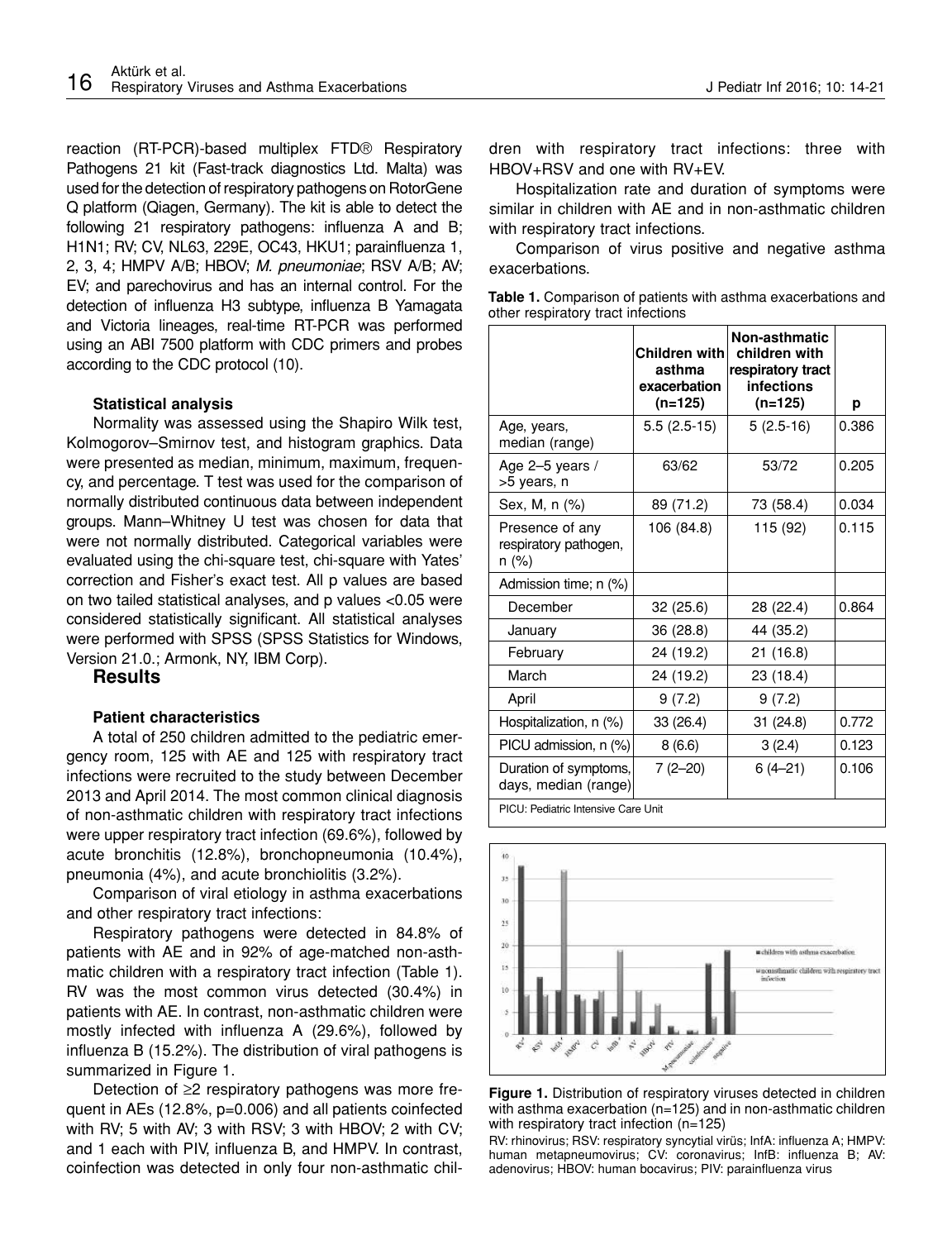|                                                                                | <b>Virus positive</b><br>asthma<br>n=106 (84.8%) | Virus negative<br>asthma<br>exacerbations<br>n=19 (15.2%) | р       |  |  |
|--------------------------------------------------------------------------------|--------------------------------------------------|-----------------------------------------------------------|---------|--|--|
| Age, years, median<br>(range)                                                  | $5.5(2.5-15)$                                    | $8(3.5-14)$                                               | 0.001   |  |  |
| Sex M; n (%)                                                                   | 76 (71.7)                                        | 13 (68.4)                                                 | 0.771   |  |  |
| Domestic tobacco<br>exposure, n (%)                                            | 45 (42.5)                                        | 12 (63.2)                                                 | 0.156   |  |  |
| Presence of atopic<br>sensitization, n (%)                                     | 57 (53.8)                                        | 17 (89.5)                                                 | 0.008   |  |  |
| Severity of AE, n (%)                                                          |                                                  |                                                           |         |  |  |
| Mild                                                                           | 48 (45.3)                                        | 15 (78.9)                                                 | 0.006   |  |  |
| Moderate                                                                       | 22 (20.8)                                        | 4(21.1)                                                   |         |  |  |
| Severe                                                                         | 36 (34)                                          | 0                                                         |         |  |  |
| Hospitalization, n (%)                                                         | 32 (30.2)                                        | 1(5.3)                                                    | 0.023   |  |  |
| PICU admission, n (%)                                                          | 8(7.7)                                           | 0                                                         | 0.214   |  |  |
| Duration of symptoms,<br>days                                                  | $7(4-20)$                                        | $4(2-5)$                                                  | <0.001  |  |  |
| Positive CXR finding,<br>n (%)                                                 | 51(48.1)                                         | 2(10.5)                                                   | 0.002   |  |  |
| Laboratory parameters,<br>median (range)                                       |                                                  |                                                           |         |  |  |
| Leucocyte count*                                                               | 10700<br>$(3870 - 29300)$                        | 9380<br>$(4680 - 13200)$                                  | 0.172   |  |  |
| Neutrophil count*                                                              | 7000<br>$(200 - 24900)$                          | 6500<br>(2930-10200)                                      | 0.273   |  |  |
| Lymphocyte count*                                                              | 2500<br>$(500 - 7300)$                           | 2490<br>$(500 - 4650)$                                    | 0.891   |  |  |
| Eosinophil count*                                                              | 110 (0-1060)                                     | 400 (0-900)                                               | 0.011   |  |  |
| CRP, mg/dL                                                                     | 9.18<br>$(0.01 - 100)$                           | 1.54<br>$(0.18 - 10.85)$                                  | < 0.001 |  |  |
| AE: asthma exacerbation; CXR: Chest X ray; PICU: Pediatric Intensive Care Unit |                                                  |                                                           |         |  |  |

**Table 2.** Clinical and laboratory features of asthma exacerbations in relation to viral infection

**Table 3.** Clinical features of asthma exacerbations in patients aged between 2–5 years and >5 years

| Patients with asthma exacerbation                                                                                                                        |             |             |         |  |  |
|----------------------------------------------------------------------------------------------------------------------------------------------------------|-------------|-------------|---------|--|--|
|                                                                                                                                                          | 2-5 years   | 6-17 years  |         |  |  |
|                                                                                                                                                          | $(n=53)$    | $(n=72)$    | р       |  |  |
| Organism detected in<br>nasal sample, n (%)                                                                                                              |             |             |         |  |  |
| Negative                                                                                                                                                 | 2(3.8)      | 17 (23.6)   | 0.005   |  |  |
| Rhinovirus                                                                                                                                               | 18 (34)     | 20 (27.8)   | 0.585   |  |  |
| <b>RSV</b>                                                                                                                                               | 10 (18.9)   | 3(4.2)      | 0.018   |  |  |
| Influenza A                                                                                                                                              | 5(9.4)      | 5(6.9)      | 0.742   |  |  |
| <b>HMPV</b>                                                                                                                                              | 3(5.7)      | 6(8.3)      | 0.732   |  |  |
| Coronaviruses                                                                                                                                            | 2(3.77)     | 5(6.9)      | 0.698   |  |  |
| Influenza B                                                                                                                                              | 0           | 4(5.6)      | 0.136   |  |  |
| Adenovirus                                                                                                                                               | 1(1.9)      | 2(2.8)      | 1.00    |  |  |
| <b>HBOV</b>                                                                                                                                              | 2(3.8)      | 0           | 0.178   |  |  |
| Parainfluenza viruses                                                                                                                                    | 1(1.9)      | 1(1.4)      | 1.00    |  |  |
| Mycoplasma<br>pneumoniae                                                                                                                                 | 0           | 1(1.4)      | 1.00    |  |  |
| Coinfection                                                                                                                                              | 9(17.6)     | 8(14.5)     | 0.495   |  |  |
| Presence of atopic<br>sensitization, n (%)                                                                                                               | 16 (30.2)   | 58 (80.6)   | < 0.001 |  |  |
| Severity of AE, n (%)                                                                                                                                    |             |             |         |  |  |
| Mild                                                                                                                                                     | 19 (35.8)   | 44 (61.1)   | 0.005   |  |  |
| Moderate                                                                                                                                                 | 11 (20.8)   | 15 (20.8)   |         |  |  |
| Severe                                                                                                                                                   | 23 (43.4)   | 13(18.1)    |         |  |  |
| Hospitalization, n (%)                                                                                                                                   | 21 (39.6)   | 12 (16.7)   | 0.008   |  |  |
| PICU admission, n (%)                                                                                                                                    | 8(15.1)     | 0           | 0.001   |  |  |
| Duration of symptoms,<br>days, n (%)                                                                                                                     | $7(4 - 20)$ | $6(2 - 21)$ | 0.037   |  |  |
| AE: asthma exacerbation; HBOV: human bocavirus; HMPV: human<br>metapneumovirus; PICU: Pediatric Intensive Care Unit; RSV: respiratory<br>syncytial virus |             |             |         |  |  |

Demographic, clinical, and laboratory characteristics of patients who had an AE with and without a detectable respiratory pathogen were compared (Table 2). Patients with AEs triggered by respiratory pathogens were younger in age (p=0.001). Male gender was predominant in both subgroups. Atopic sensitization defined by positive skin prick tests was more common in children with a virus negative AE ( $p=0.008$ ). The presence of  $\geq 2$  symptoms related to respiratory tract infections, including fever, rhinorrhea, nasal congestion, hoarseness, sore throat, myalgia, and fatigue, was indicative of viral positivity (p<0.001). Fever, pharyngitis, and hyperemia of nasal mucosa were associated with a detectable virus in AEs ( $p < 0.001$  for all). On the other hand, the paleness of nasal mucosa was detected in 68.4% of virus negative asthma exacerbations (p<0.001).

Out of the 125 children with an AE, 51.2% were not using inhaled corticosteroids (ICS) either alone or in combination with leukotriene receptor antagonists (LCRA). The use of short acting  $\beta_2$  agonists as needed was the most common asthma treatment in either group (37.1% and 47.4% in the virus positive and negative groups, respectively). The type of asthma treatment, i.e., only LCRA, only ICS, combination of ICS and LCRA, or only short acting β2 agonists as needed, did not have a significant effect on virus positivity and severity of AE (p>0.05 for all). Most of the children had partly controlled asthma (70.4%). Children with controlled and uncontrolled asthma had similar frequencies (16.8% and 12%, respectively). Asthma control level affected neither virus detection nor the need of hospitalization (p>0.005).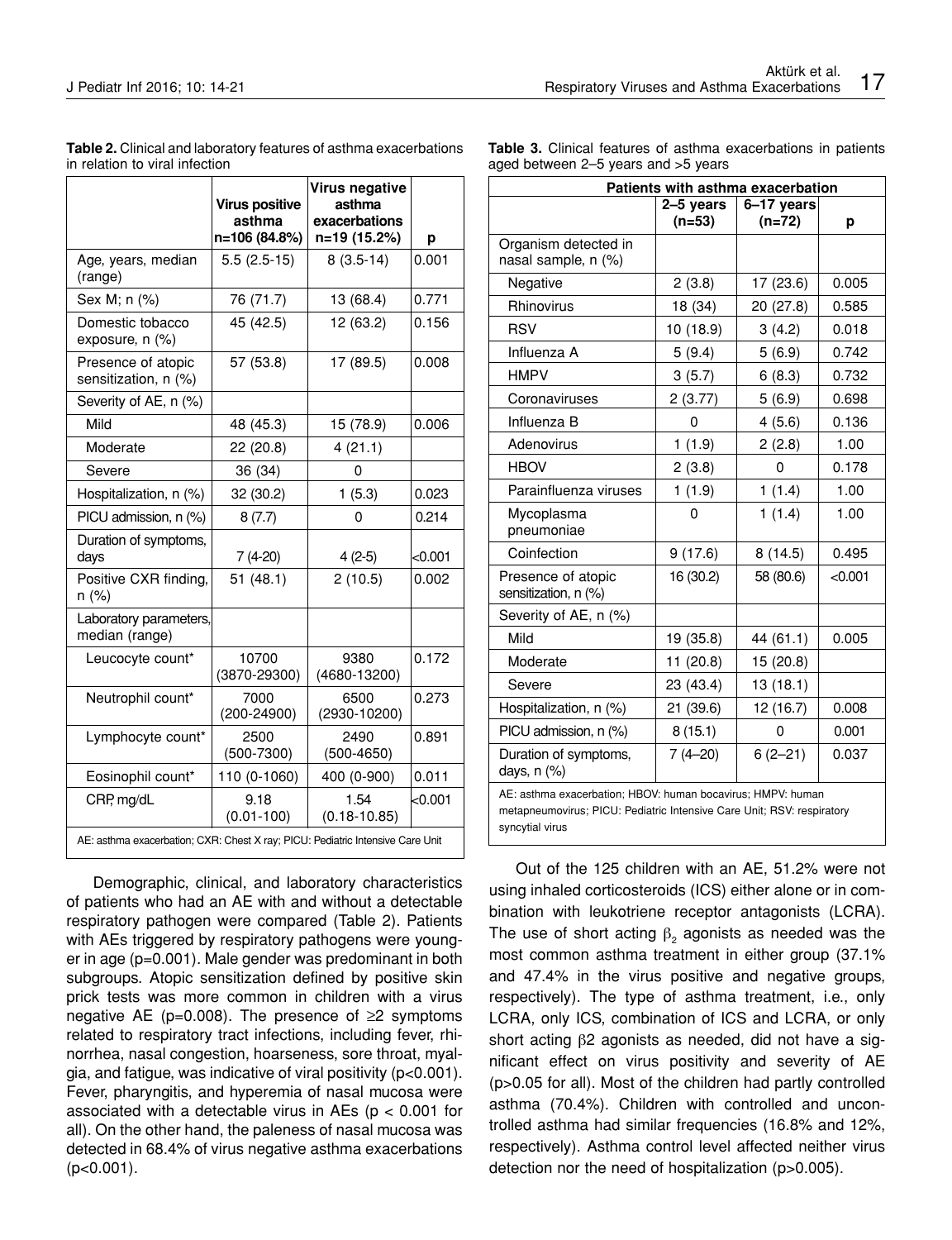Presence of a respiratory virus was associated with the severity of AE (Table 2, p=0.006). Hospitalization rate were also significantly higher in virus induced AEs (p=0.024). A respiratory pathogen was detected in all severe AEs (n=36 out of 125), RV was the most prevalent among them (n=15). Duration of the symptoms was longer in children with a virus positive AE (p=0.031). A chest X-ray was ordered in 64.8% of children with AE: peribronchial infiltration was present in 32.5%, consolidation in 7.9%, and atelectasis in 1.6%. A positive radiological finding was significantly associated with a virus positive AE (Table 2, p=0.002). There were no difference in leucocyte, neutrophil, and lymphocyte counts. However, eosinophil counts were found to be significantly higher in children with a virus negative AE (p=0.011). CRP was higher in virus positive AEs (p<0.001).

Comparison of asthma exacerbations in regard to age groups (2–5 years vs 6–17 years).

Detection of a respiratory virus in AEs was associated with younger age (p=0.002). With regard to the detected virus types, only RSV showed a difference in detection rate, with higher detection rate in 2–5 years old asthmatic children (Table 3). RV was the most common respiratory pathogen in both groups. Atopic sensitization was more frequent in patients  $>5$  years old ( $p<0.001$ ). Severity of AEs increased with younger age (p=0.005). Accordingly, need for hospitalization and pediatric intensive care unit admission was more frequent, and the duration of symptoms were longer in the younger age group (Table 3).

# **Discussion**

This study evaluated the role of respiratory viruses in precipitating AEs of children, with a specific focus on determining the viral epidemiology of AEs and concurrent respiratory tract infections of the non-asthmatic children in the community. It also described the clinical features of virus associated AEs. A respiratory virus was detected in a high proportion of children with AEs (84.8%). Recent studies report a less pronounced rate of virus positivity in AEs (34.1%–63.1%), which may be due to regional and seasonal differences (11-15). It is proposed that altered innate immunity in asthmatics may contribute to viral induced exacerbations, owing to epithelial damage, mucus metaplasia, and immune system polarization towards a T helper 2 phenotype, thus, decreasing the interferon-γ response, which is important in antiviral immunity (16). RV with a rate of 43.2%, alone or as a co-infection, was the predominant virus detected in respiratory secretions of children with AEs. Several studies confirm the association between RV and AEs (2, 5, 11-15). Association between RV and asthma has been thoroughly studied. It was suggested that RV infection induces the release of chemokines from airway epithelial cells, which potentiates preexisting allergic inflammation (16).

In this study, a significantly higher prevalence of RV was detected in children with AEs. On the contrary, influenza viruses were the most common respiratory viruses in the non-asthmatic children with respiratory tract infection, and RV was the fifth most common. The frequency of coinfections also significantly differed between the two groups, with higher incidence seen in children with AEs, and strikingly all coinfections included RV. In brief, data presented here showed that viral epidemiology of asthma does not reflect viral epidemiology in the community for the study period. RV still predominates in AEs, even if the circulating virus in the community is different at that time. Studies evaluating this issue by the inclusion of agematched asthmatic and non-asthmatic respiratory illnesses at the same time period are limited in number. Rawlinson et al. have found a higher association of HMPV and EVs with respiratory infections in children without asthma than in children with asthma, in whom RV was the most prevalent (17).

Respiratory syncytial virus has been reported as the most common underlying viral cause of AEs in preschool ages (2, 4, 18). Although RSV showed a significantly higher incidence in preschool aged children than in school aged children, RV was still the leading viral cause of AEs in our preschool aged children. The overall low prevalence of RSV infection may be due to the exclusion of wheezy children below 2 years of age in this study.

Most pediatric studies report an overall low prevalence of influenza from 0 up to 7% (14, 19). In this study, influenza A and B were present in 11.2% of children with AEs compared with 44.8% in non-asthmatic children with respiratory infections. The time period of the study should be taken into account in the interpretation of influenza prevalence in AEs because it produces yearly epidemics during the winter months. In 2013–2014 cold season, a high level of influenza activity was observed in İstanbul. It peaked in January and February, 2014, a time period in which 48% of children with AEs were enrolled in the present study. This may explain the relatively high incidence of Influenza in our asthmatic patients. Some studies reported that AEs triggered by Influenza may be severe and lead to hospitalizations (20). However, only 2 out of 14 children with Influenza related AEs were hospitalized in this study.

Children with virus negative AEs were older (2–5 years vs >5 years, p=0.001); a similar finding was reported by Chang et al. (8). Similarly, atopic sensitization was detected more frequently in older children (p<0.001). Furthermore, the presence of atopy was more common and blood eosinophil counts were higher in children with virus negative AEs (p=0.008 and p=0.011 respectively). All of these data, which support one another, imply that older the age, the higher the probability that AEs were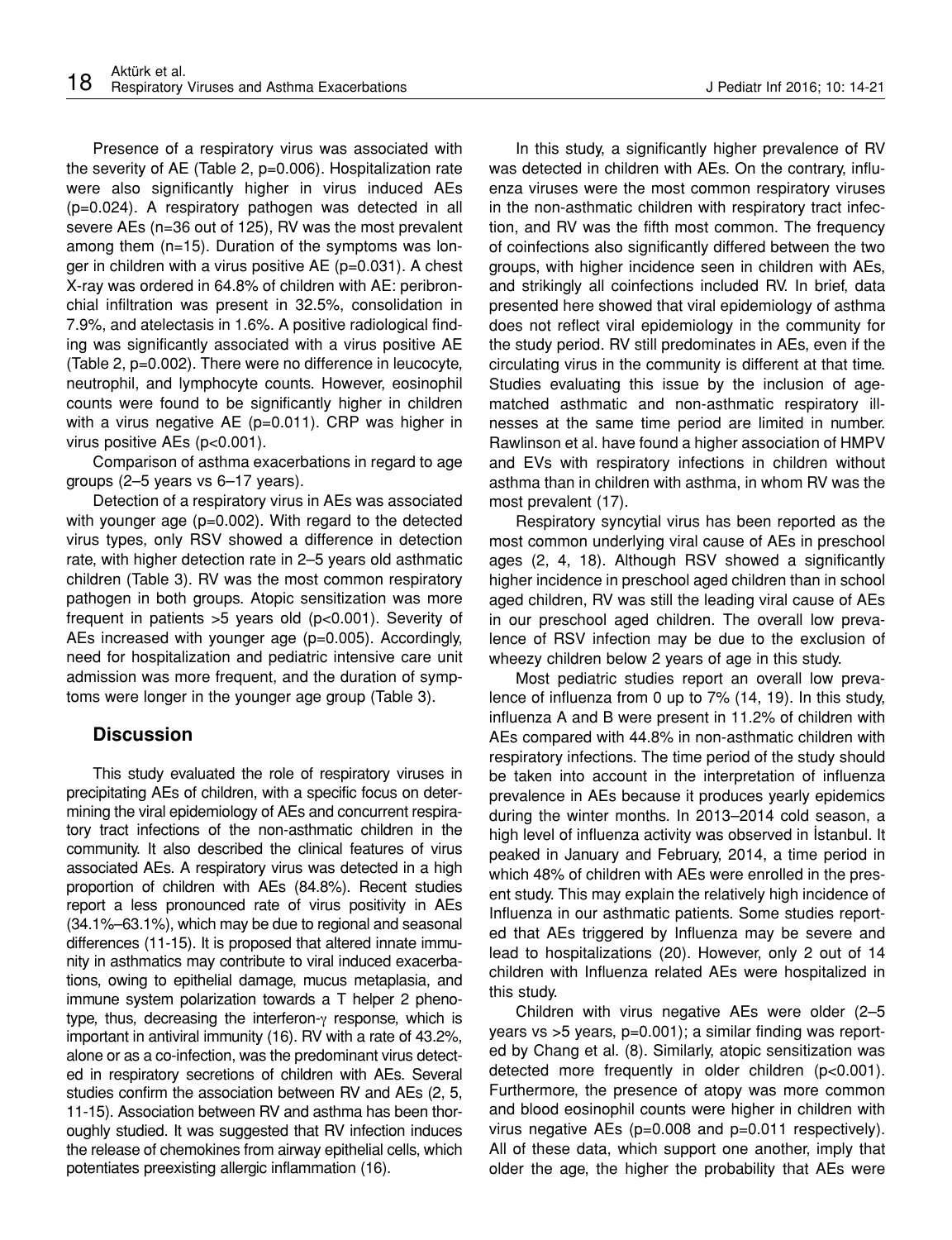related to allergen exposure and not to a respiratory virus. Previously reported data showed the synergistic interaction between allergen exposure and viral infection in an allergen sensitized host, which increased the risk and severity of asthma exacerbation (21, 22). Findings of the present study did not indicate a synergistic effect of atopic sensitization and presence of a respiratory virus on the severity of asthma exacerbation.

Influence of respiratory virus detection on the severity of AEs and duration of symptoms is not a frequently studied. Studies that included both in and outpatients, like the present study, could make a better and objective evaluation of hospitalization and disease severity. Two trials with such a design, in which almost half of the AEs were virus positive, did not associate respiratory virus positivity and AE severity (5, 13). In contrast, our data revealed positive correlation between respiratory virus detection and severity of AEs, duration of symptoms, need for hospitalization, and pediatric intensive care unit admission (p<0.05 in all). This finding indicates that respiratory viruses not only trigger AEs but also increase their severity.

Half of the asthmatic patients were using regular ICS. The influence of the presence and type of controller treatment on virus associated AEs has been seldomly evaluated. In the present study, it did not the affect attack severity and frequency of respiratory virus detection in AEs. In an adult study, it was found that patients with RV infection were significantly less likely to be ICS users (23). Another study reported similar findings to the current study. Authors have found no relation of ICS use with the frequency of virus detection, hospitalization, and attack severity (5). The efficacy of ICS in preventing intermittent viral induced asthma is not well established (24). Based on these findings, it may be proposed that other therapeutic options than the current ones are needed to prevent or decrease the severity of virus associated AEs.

This study has some limitations that should be mentioned. We started patient enrollment in December because the respiratory virus analysis using RT-PCR could be available at that time in our institution. Because of a limited financial source, we could not cover the whole year, which would provide us with a better epidemiologic data. Molecular testing is increasingly used in clinical virology laboratories for diagnosis of viral respiratory tract infections. The sensitivity of PCR testing is higher when compared to traditional tests such as culture and antigen detection (25). Acute viral respiratory infections are caused by the multitude of viruses, which have no specific signs and symptoms. PCR testing for every individual virus is laborious and time-consuming. Multiplex-PCR methods enable us to search for many viruses in a single analysis. The sensitivity of the kit used in our study (multiplex FTD® Respiratory Pathogens 21 kit; Fast-track Diagnostics Ltd. Malta) was compared with the in-house singleplex real-time RT-PCR assays and comparable results were obtained (26, 27). On the other hand, there are concerns about specificity, false positivity, of these methods due to carriage, persistence, and contamination. Determination of the presence of viral nucleic acid in the sample does not necessarily mean that it is viable and infective (28). A comparison of traditional viral testing with multiplex PCR revealed that PCR detected a higher rate of viral presence in healthy controls than traditional methods (29). Despite these limitations, we believe that this study presents important data regarding the association of respiratory viruses and AEs.

# **Conclusion**

This study reveals a high prevalence of respiratory viruses in AEs, with the predominance of RV, in accordance with the vast majority of the literature. Furthermore, it delineates the difference in the viral epidemiology of AEs and other respiratory tract infections of non-asthmatic children. Data presented here show an increase in the severity of AEs with the presence of respiratory viruses, highlighting their importance in treatment and prevention strategies of AEs. Controller treatment with ICS and/or LTRA does not appear to have an influence on virus provoked AEs. Accordingly, future researches should evaluate specific antiviral medications and agents that will augment viral immunity.

**Ethics Committee Approval:** Ethics committee approval was received for this study from İstanbul University İstanbul School of Medicine with the number 2013/1845.

**Informed Consent:** Informed consent was obtained from patients who participated in this study.

Peer-review: Externally peer-reviewed.

**Author Contributions:** Concept - H.A., N.S.; Design - H.A., N.S., Z.T., N.G., A.S.; Supervision - N.S., A.S., Z.T., N.G.; Materials - H.A., M.S., O.B.E., E.Y., M.U., M.C.; Data Collection and/or Processing - H.A., M.S., O.B.E., E.Y., M.U., S.H.T.; Analysis and/or Interpretation - H.A., M.S., N.S.; Literature Review - H.A., N.S.; Writing - H.A.; Critical Review - N.S., A.S., Z.T., N.G.; Other - M.C., M.U., O.B.E, E.Y., S.H.T.

**Acknowledgements:** We are grateful to Hayriye Vehid, PhD, for her contribution in statistical evaluation, to Deniz Özceker, MD, for her help in caring the patients.

**Conflict of Interest:** No conflict of interest was declared by the authors.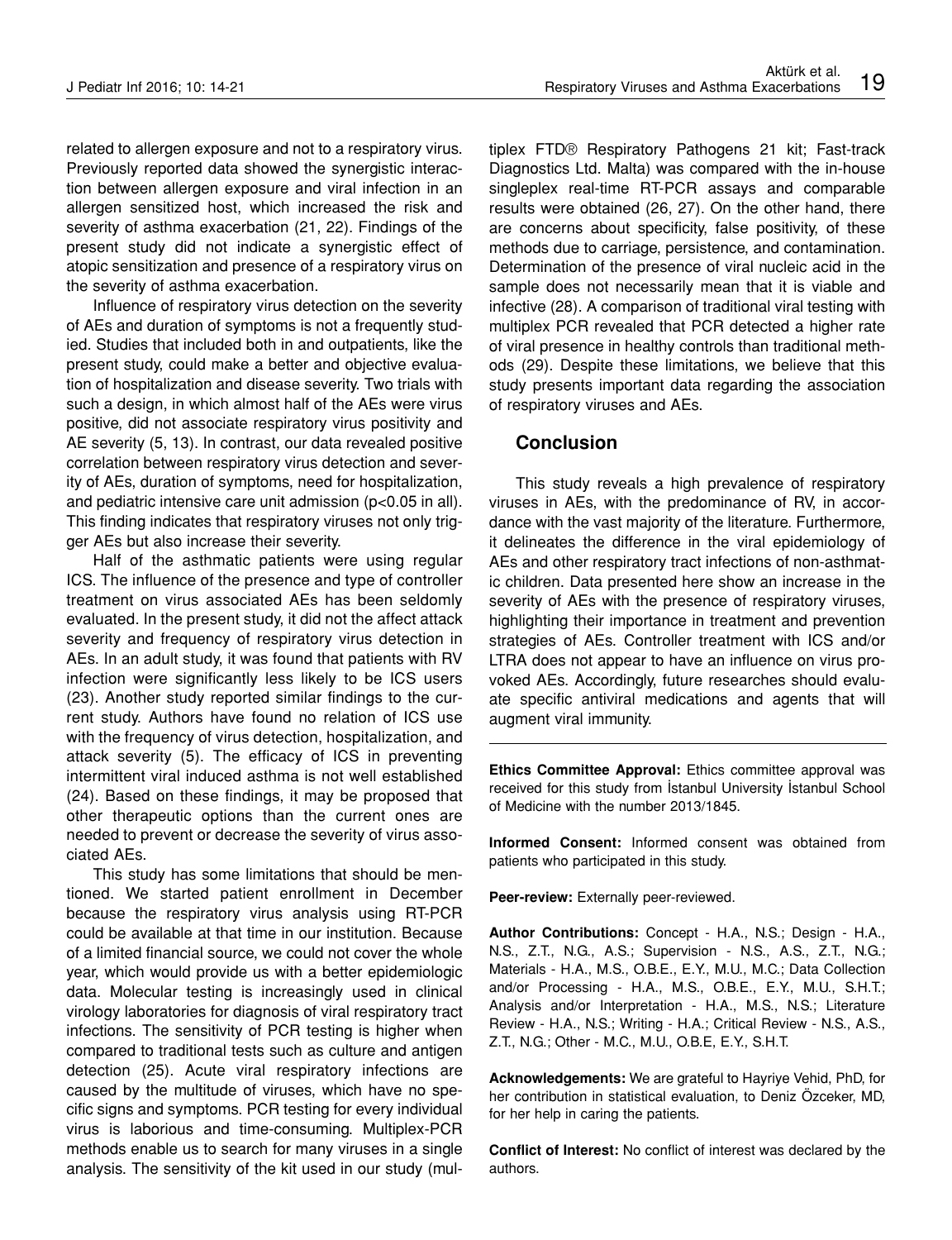**Financial Disclosure:** This study was funded by İstanbul University Division of Scientific Research Projects (project number: 40127).

## **References**

- 1. Johnston SL, Pattemore PK, Sanderson G, et al. Community study of role of viral infections in exacerbations of asthma in 9-11 year old children. BMJ 1995; 310: 1225-9. **[\[CrossRef\]](http://dx.doi.org/10.1136/bmj.310.6989.1225)**
- 2. Rakes GP, Arruda E, Ingram JM, et al. Rhinovirus and respiratory syncytial virus in wheezing children requiring emergency care. IgE and eosinophil analyses. Am J Respir Crit Care Med 1999; 159: 785-90. **[\[CrossRef\]](http://dx.doi.org/10.1164/ajrccm.159.3.9801052)**
- 3. Tan WC. Viruses in asthma exacerbations. Curr Opin Pulm Med 2005; 11: 21-6. **[\[CrossRef\]](http://dx.doi.org/10.1097/01.mcp.0000146781.11092.0d)**
- 4. Camara AA, Silva JM, Ferriani VP, et al. Risk factors for wheezing in a subtropical environment: role of respiratory viruses and allergen sensitization. J Allergy Clin Immunol 2004; 113: 551-7. **[\[CrossRef\]](http://dx.doi.org/10.1016/j.jaci.2003.11.027)**
- 5. Ozcan C, Toyran M, Civelek E, et al. Evaluation of respiratory viral pathogens in acute asthma exacerbations during childhood. J Asthma 2011; 48: 888-93. **[\[CrossRef\]](http://dx.doi.org/10.3109/02770903.2011.606579)**
- 6. Global Initiative for Asthma. Diagnosis and management of asthma in children 5 years and younger. Pocket guide for physicians and allied health professionals, revised 2014. Available from: (http://www.ginasthma.org/local/uploads/ files/GINA\_Pocket\_2014\_Jun11\_1.pdf)
- 7. Global Initiative for Asthma. Pocket guide for asthma management and prevention (for adults and children older than 5 years), updated 2015. Available from: (http://www.ginasthma.org/local/uploads/files/GINA\_ PediatricPocket\_2015.pdf)
- 8. Chang AB, Clark R, Acworth JP, Petsky HL, Sloots TP. The impact of viral respiratory infection on the severity and recovery from an asthma exacerbation. Pediatr Infect Dis J 2009; 28: 290-4. **[\[CrossRef\]](http://dx.doi.org/10.1097/INF.0b013e31819067b1)**
- 9. Kwon JM, Shim JW, Kim DS, Jung HL, Park MS, Shim JY. Prevalence of respiratory viral infection in children hospitalized for acute lower respiratory tract diseases, and association of rhinovirus and influenza virus with asthma exacerbations. Korean J Pediatr 2014; 57: 29-34. **[\[CrossRef\]](http://dx.doi.org/10.3345/kjp.2014.57.1.29)**
- 10. World Health Organization. CDC Realtime RTPCR (rRTP-CR) Protocol for Detection and Characterization of Swine Influenza (version 2009). Available from: (http://www.who.int/csr/resources/publications/swineflu/ CDCRealtimeRTPCR\_SwineH1Assay-2009\_20090430. pdf?ua=1).
- 11. Lee SL, Chiu SS, Malik PJ, Chan KH, Wong HS, Lau YL. Is respiratory viral infection really an important trigger of asthma exacerbations in children? Eur J Pediatr 2011; 170: 1317-24. **[\[CrossRef\]](http://dx.doi.org/10.1007/s00431-011-1446-1)**
- 12. Leung TF, Chan PK, Wong GW, Fok TF, Ng PC. Respiratory viruses and atypical bacteria triggering severe asthma exacerbation in children. Hong Kong Med J 2013; 19: 11-4.
- 13. Leung TF, To MY, Yeung AC, Wong YS, Wong GW, Chan PK. Multiplex molecular detection of respiratory pathogens in children with asthma exacerbation. Chest 2010; 137: 348-54. **[\[CrossRef\]](http://dx.doi.org/10.1378/chest.09-1250)**
- 14. Khetsuriani N, Kazerouni NN, Erdman DD, et al. Prevalence of viral respiratory tract infections in children with asthma. J Allergy Clin Immunol 2007; 119: 314-21. **[\[CrossRef\]](http://dx.doi.org/10.1016/j.jaci.2006.08.041)**
- 15. Matthew J, Pinto Pereira LM, Pappas TE, et al. Distribution and seasonality of rhinovirus and other respiratory viruses in a cross-section of asthmatic children in Trinidad, West Indies. Ital J Pediatr 2009; 35: 16. **[\[CrossRef\]](http://dx.doi.org/10.1186/1824-7288-35-16)**
- 16. Hershenson MB. Rhinovirus-Induced Exacerbations of Asthma and COPD. Scientifica (Cairo) 2013; 2013: 405876. **[\[CrossRef\]](http://dx.doi.org/10.1155/2013/405876)**
- 17. Rawlinson WD, Waliuzzaman Z, Carter IW, Belessis YC, Gilbert KM, Morton JR. Asthma exacerbations in children associated with rhinovirus but not human metapneumovirus infection. J Infect Dis 2003; 187: 1314-8. **[\[CrossRef\]](http://dx.doi.org/10.1086/368411)**
- 18. García-García ML, Calvo C, Falcón A, Pozo F, Pérez-Breña P, De Cea JM, Casas I. Role of emerging respiratory viruses in children with severe acute wheezing. Pediatr Pulmonol 2010; 45: 585-91. **[\[CrossRef\]](http://dx.doi.org/10.1002/ppul.21225)**
- 19. Papadopoulos NG, Christodoulou I, Rohde G, et al. Viruses and bacteria in acute asthma exacerbations a GALEN-DARE systematic review. Allergy 2011; 66: 458-68. **[\[CrossRef\]](http://dx.doi.org/10.1111/j.1398-9995.2010.02505.x)**
- 20. Glezen WP. Asthma, influenza, and vaccination. J Allergy Clin Immunol 2006; 118: 1199-206. **[\[CrossRef\]](http://dx.doi.org/10.1016/j.jaci.2006.08.032)**
- 21. Murray CS, Poletti G, Kebadze T, et al. Study of modifiable risk factors for asthma exacerbations: virus infection and allergen exposure increase the risk of asthma hospital admissions in children. Thorax 2006; 61: 376-82. **[\[CrossRef\]](http://dx.doi.org/10.1136/thx.2005.042523)**
- 22. Heymann PW, Platts-Mills TA, Johnston SL. Role of viral infections, atopy and antiviral immunity in the etiology of wheezing exacerbations among children and young adults. Pediatr Infect Dis J 2005; 24: 217-2. **[\[CrossRef\]](http://dx.doi.org/10.1097/01.inf.0000188164.33856.f9)**
- 23. Venarske DL, Busse WW, Griffin MR, et al. The relationship of rhinovirus-associated asthma hospitalizations with inhaled corticosteroids and smoking. J Infect Dis 2006; 193: 1536-43. **[\[CrossRef\]](http://dx.doi.org/10.1086/503809)**
- 24. Doull IJ, Lampe FC, Smith S, Schreiber J, Freezer NJ, Holgate ST. Effect of inhaled corticosteroids on episodes of wheezing associated with viral infection in school age children: randomised double blind placebo controlled trial. BMJ 1997; 315: 858-62. **[\[CrossRef\]](http://dx.doi.org/10.1136/bmj.315.7112.858)**
- 25. Gharabaghi F, Hawan A, Drews SJ, Richardson SE. Evaluation of multiple commercial molecular and conventional diagnostic assays for the detection of respiratoryviruses in children. Clin Microbiol Infect 2011; 17: 1900-6. **[\[CrossRef\]](http://dx.doi.org/10.1111/j.1469-0691.2011.03529.x)**
- 26. Anderson TP, Werno AM, Barratt K, Mahagamasekera P, Murdoch DR, Jennings LC. Comparison of four multiplex PCR assays for the detection of viral pathogens in respiratory specimens. J Virol Methods 2013; 191: 118-21. **[\[CrossRef\]](http://dx.doi.org/10.1016/j.jviromet.2013.04.005)**
- 27. Sakthivel SK, Whitaker B, Lu X, et al. 2012. Comparison of fast-track diagnostics respiratory pathogens multiplex real-